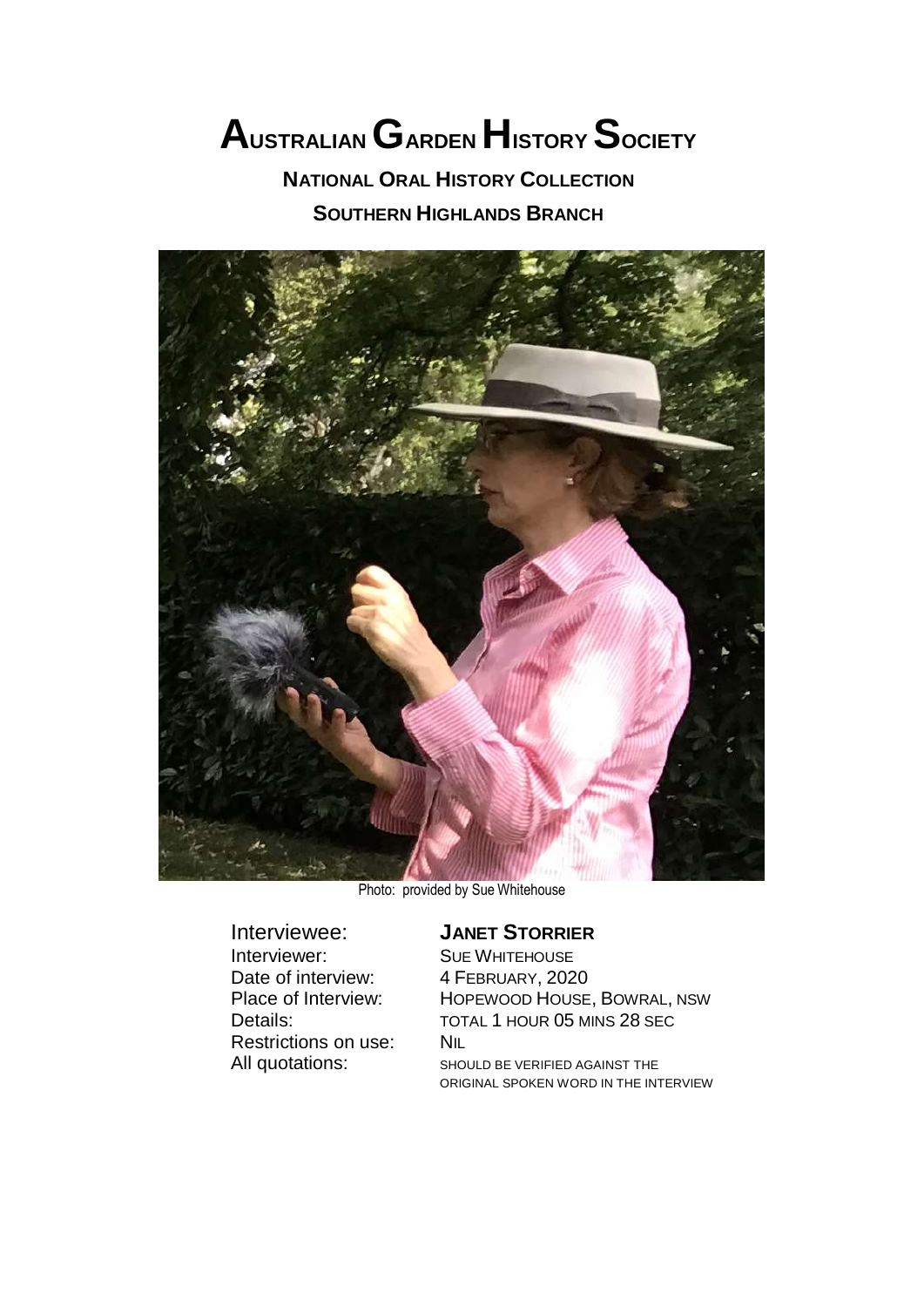### INTERVIEW WITH JANET STORRIER, HEAD GARDENER AT HOPEWOOD HOUSE, BOWRAL ON 4<sup>th</sup> FEBRUARY, 2020

This is an oral interview with JANET STORRIER, owner and Head Gardener at Hopewood House, Bowral. Janet will be speaking with me, Sue Whitehouse, for the Australian Garden History Society (AGHS) as part of a collaboration with the Berrima District Museum (BDM) to create an exhibition of 8 significant gardens of the Southern Highlands, to be showcased in the BDM digital gallery 'Story Centre' in 2020.

Janet, on behalf of the AGHS and the BDM I would like to thank you for agreeing to participate in this interview.

(Janet's comments in *italics*).

## *Thank you.*

This interview is taking place today, 4<sup>th</sup> February, 2020, commencing at approximately 2.30 p.m.

This interview is intended to cover the history, development and adaptation of the gardens at Hopewood House, from commencement in 1884 to the present period, and in particular since your acquisition of the property in 2012, and including any future plans you may have for the gardens.

We'd like to start with some biographical details:

Where were you born?

*I was born in Singapore in 1961 and I have a younger sister, fairly close in age.*

Where did you attend school?

*I went to Sunny Way Kindergarten in Singapore and then when we came out to Australia in '66 I started at Ascham, and had a brief stint at Sydney High but finished at Ascham in Sydney.*

Who were your greatest influences in your early years?

*Yea, that's an interesting question. I think it's probably more a place, than who, although with my parents it was a very gentle, cosseted lifestyle growing up in Singapore in the '60s and was extremely privileged I guess with, in terms of comfort and stuff, although when you talk about comfort today, we didn't have air-conditioning – ceiling fans, although certainly it was a gentle time, a lovely lifestyle, cooks, chauffeurs, gardeners, that sort of thing.*

Mmm, and a cultural mix.

*Yes.*

When were you first introduced to gardening?

*Not really introduced to gardening. My parents had a beach house, and going up there, I used to pot up things as a teenager and I felt drawn to working in the garden. My mother was an Australian country girl, and I'd spent time on her parents' property, and with my*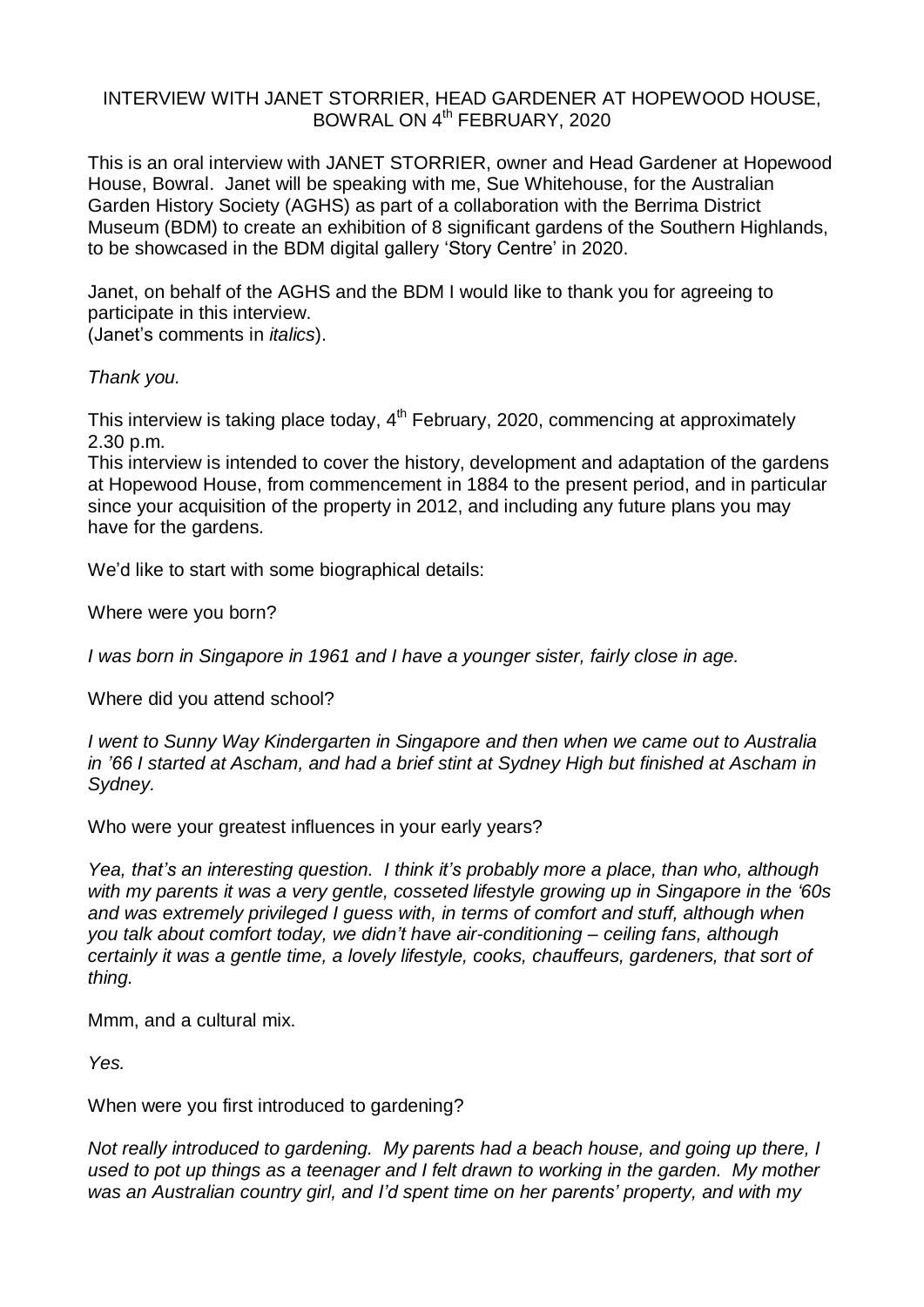*sister, who was a mad keen vegetable gardener. It was probably with my sister in the vegetable garden that I first became intrigued, a sort of drought stricken vegetable garden on an Australian country property. You can imagine, with cyclone fencing to protect it from the rabbits.*

So that sort of instigated the passion for gardening? Or certainly, the interest?

*Yes, I think it did.*

And then when I was in my first job I decided I was going to study horticulture and I did *that in the evening when I was working. I'm so glad I did. I went to Ryde School of Horticulture in probably about 1980-1981.*

OK, and what would have influenced your gardening style?

*Oh, that has evolved over the years, but probably someone whose style I admired or found so different years ago was Myles Baldwin, who I was introduced to when he was doing, or just after he started doing Bronte House with Leo Schofield and it was just so exotic and very different to anything I'd seen. Then, in fact Myles was instrumental in us being here at Hopewood, because my dear friend David Ellen who is a good friend of Myles' said, 'we know you love gardens, you must come and see this beautiful garden and I came to the Hopewood Garden years before we bought it, and that was with Myles, when he was working on the Hopewood Garden at the time, and that was a lovely connection. He'd actually done our garden in Sydney, and he'd done our garden in Bathurst, so that was a connection.*

Yes, very fortunate timing.

And was travel an influence at all? Singapore an influence at all, or not?

Yes, look Tim took me on one of our first trips to Bali, and we happened to look up an old *friend of his Marday Mujaiah, and Michael White, and very sadly Marday passed away. Michael became a very successful gardener throughout Asia, and did all the big hotels and we actually went to stay at one of the hotels. Tim took me there, and the gardens were so lavish, and so beautiful and exotic and sort of dripping in frangipanis and tropical plants, but used in such interesting ways.* 

*I find that very interesting, that cold-climate gardening is so very different to that. But whenever I travel and he is doing galleries and I'm doing gardens and he loves to come and see the gardens with me. So, I'll go and visit a garden in winter, with pleasure, just to see a different garden. It just does open your eyes, and even going through Beijing with him, just watching how, it's fascinating how they don't clip their buxus, they just let it grow quite wild and it looks interesting.*

Wow, that's fascinating.

*So, you always see different interpretations.*

*We have a cockatoo problem at the moment. [sound of birds in the background] I think it's because of the fires.*

Oh, they're all displaced. That's corellas isn't it? The whole of Bowral is affected. That's not white cockies, that's corellas.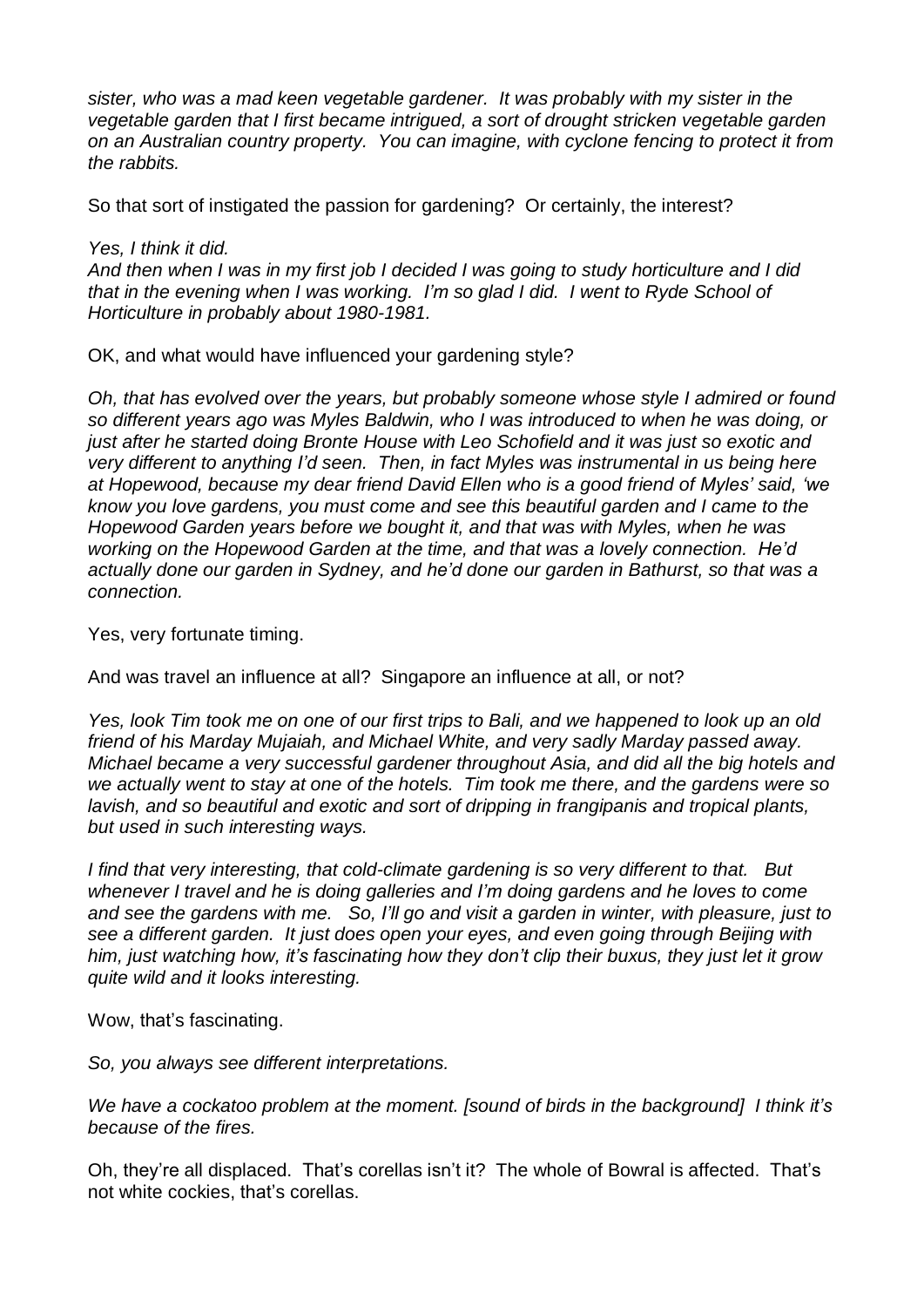*I didn't know that.*

The corellas haven't got the crest.

*I know, but I thought that noise was the cockies.*

I think you'll find they're corellas, especially in the flock like that. They were just at the golf course in the middle of Kangaloon Road. They've always got guns going off to get rid of them but we're getting them down in Burradoo now.

*I love them with their funny grey eye-shadow.*

You can have them.

Alright, coming back to Hopewood House, it has such an interesting history. What do you know of that history, of the story?

*A house like this should come with a manual, shouldn't it? But it doesn't, and I'm very* conscious of the history of the house, or that it has such a history and one day I would love to sit down and get it together properly and write it, and hopefully I got years to do that. *Really these years that we've been here, since 2012, have been settling in and I think it really took, I could safely say, five years before we got the house in order, and the garden. I made a terrible mistake very early on. We'd been here not a month and I thought, 'I must cut down that dead pine tree out the front because it's upsetting the other pine trees'. You* know, it'd been struck by lightning and I just thought if I can get rid of it, they'll have room *to breathe, and so I rang up the tree guys and they came in and cut it down and a cockatoo stood on the balcony all day and screeched at me, hung upside down screeching at me. I just felt so bad and I realised I must've taken away his home, his grandparents' home and his whole family. I just felt so bad, and that's why you see so many dead trees around here now. So, I just make them safe, and leave them.*

So, I think you can make a lot of mistakes coming in and doing things too guickly and I did *a few things like that. But I don't regret, I try to, because with Myles's eyes…I brought Myles Baldwin back in and said, 'What do you think we should do? I want to take out this* hedge'. We did a lot of that sort of thing to take it back to the Victorian garden, to simplify *it and clean it up a bit.*

Well, I can tell the garden is your priority, the house will always be here to get to.

*Yes, I would like to just wander out there and not come back, you know, just leave me out there.*

So, your knowledge of the history of this wonderful house, has that influenced your approach to the garden at all?

*Yes, absolutely, I sort of feel that the garden has really evolved not quite in sympathy with the house and has been sort of modernised. I say to Tim it's had its frippery added, which* it really didn't need. And the more I look at it the more it is parkland and the beautiful old *trees. A lot of the under plantings are so unnecessary and take away from the architecture, and take away from the simplicity of Victorian gardens.*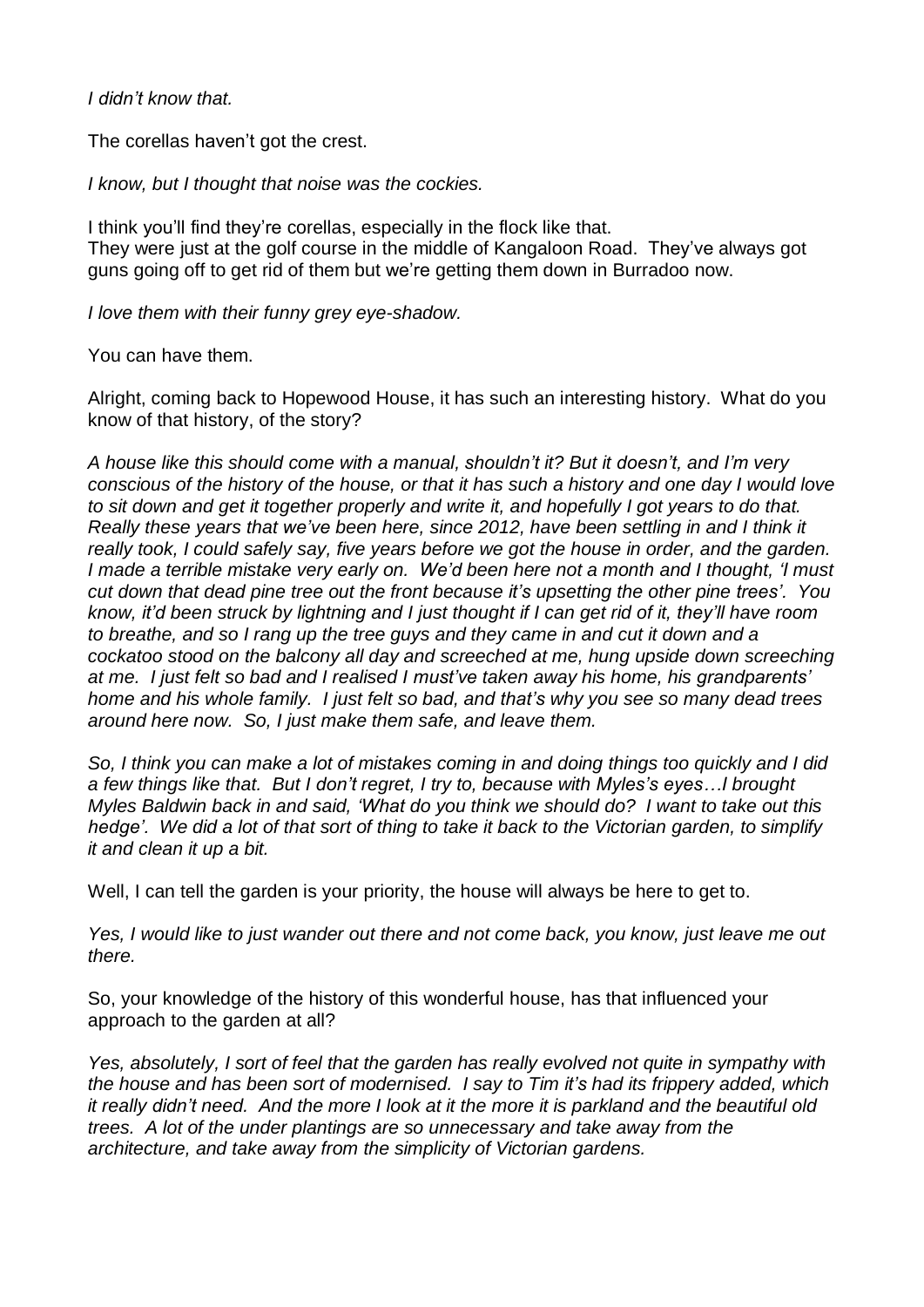*Although having said that, I know some of them got so complicated and the more money they had. But a garden has to be sustainable nowadays, and I would love it to be simple parkland.*

Yes, and it's important, the house's architecture in that landscape, it needs to complement.

*Exactly, and not argue with it.*

Is there any reference material still on the property? Have you got any relics, catalogues? *No, but Barry Anstee has so much reference material and he will make that available. He took all the files and he has extensive files on Hopewood. I could certainly put you in touch, and he's been saying he's going to, he keeps saying we must get together, but he's busy.*

Time takes over. We're always mindful of that.

So, could you tell me some of your experiences of working in the garden? For example, what is your normal routine, a normal day in the garden – is there normal?

*I know I thought that was such a … I just wish there was normal. Probably now, you know,* last year was the first time we got into a little bit of a routine in the house, you know, the *ironing goes out on a Tuesday. I guess also, because I'm running Tim's life, what aspects he's not running.*

Yes, part of your job…

*You know, just picking up all those odds and ends and then there are the weddings.*

So that's a different day altogether, like an open day, compared to a normal gardening day, when you can shut the gate?

*Exactly, and well, getting the garden ready for a wedding just involves so much mowing and blowing, that we're not gardening, we're preening the place the whole time. This has been a lovely break over Christmas, even though we have no water, there are no* weddings and I can get out in the garden, and I think I can get out in the garden and I get a *phone call, and off I go.*

In another direction?

*So, there is no normal day and it's so frustrating, I find it particularly frustrating. But now, I actually garden without gloves so that I can answer the phone quickly and get on with it, rather than have to take off the gloves. So, frustrating having to peel off the gloves, 'Yes, how can I help you?'*

You need a minion!

So, can you describe any changes you've made to the garden?

*I have taken out a lot of buxus hedges which some people may regard as sacrilegious, but they were there for no particular reason and we took out probably 40 tons of agapanthus which lined the driveway, like they do going up to Milton Park. They do look lovely but, it was just one more task. Every summer I had to dead-head them, I had to take them to the*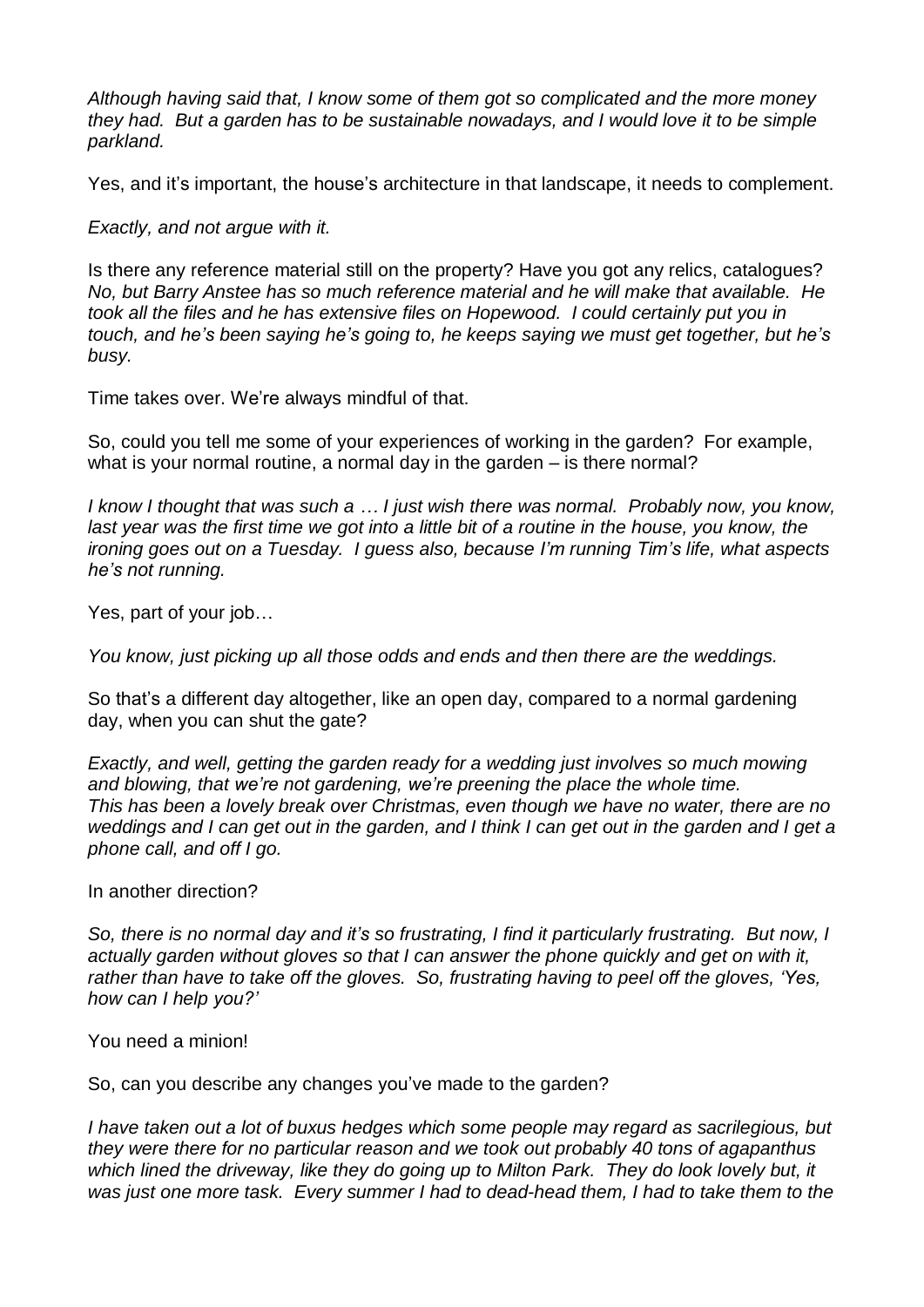*tip, and they are such a pest when they escape, and their roots. They are a haven for snakes up the driveway.*

*I always discuss everything with Tim because he's always the visual guy, doesn't know one end of a plant from another, but he can tell you what he thinks will look good.*

*[Interruption of interview and there is a jump in the recording at this point] 14:49*

*We undertook a lot of tree work to try to restore the old magnificence. We took out the dead wood. So really, it's been a preservation of the gardens, about their inherent beauty and their history actually. So, anything that came along in the Anstee's time, even though they took the gardens in such an extraordinary way, has probably, a lot of it has been taken out and I said to Barry, you know I apologise for doing this. He said, 'Look I understand, you have to do this. I've often wondered how sustainable the gardens can be or how one would manage them. And I said, 'Well, that's exactly what you have to look at and in fact the whole bottom section of the garden goes on. It is only 10 or 11 acres, but there are paths and rockeries and he had big water features going right through the gardens. All that was taken out by the time I got here.*

And that would have been put in by the Hordern's? *By Barry.* 

And he put rills in – he built a sort of Hampton Court type garden that required a King to *maintain it. And in fact this man who came along yesterday with his wife Terry, and I've* just forgotten his name, said to me, 'At the time we were building it for Mr. Anstee we didn't *know how one was going to be able to afford to run it, with all the pumps and water features.*

And so, you're making adaptation if you like for the changing climate and bearing that in mind.

*And loving natives in a lot of places, and Hopewood is a lovely mixture of European and native. You've got the big gums, I know people say they are terrible, but they're so beautiful. We can't go taking out all the gums, you know koalas, and in fact there have been koalas here because one of the big gums down the back has the scratchings.*

Well they can complement each other.

#### *I think they can*

You have to consider the animals here too, you have to provide their habitat. So, you're now more sustainable with the wake-up call we've been given.

*This summer I was on that track, I mean this has been a summer to break a gardener's heart and I feel it hasn't rained here at Hopewood for 2 years. It's rained at Colo Vale, it's rained everywhere but Bowral. My neighbour and I were discussing this particular part, we're in like this rain shadow. It can be raining in town and we're not getting it here. My daughter keeps bees here and I've been feeding them sugar syrup all through the winter, and we're actually now feeding them sugar syrup in the summer because it's so dry and there is so little for them. And that's been another reason to make the garden so sustainable and not use chemicals. As we've cut back the chemical use, we've noticed the plethora of insects coming back in. We're not alone, we've got a ladybug plague this year, literally a plague.*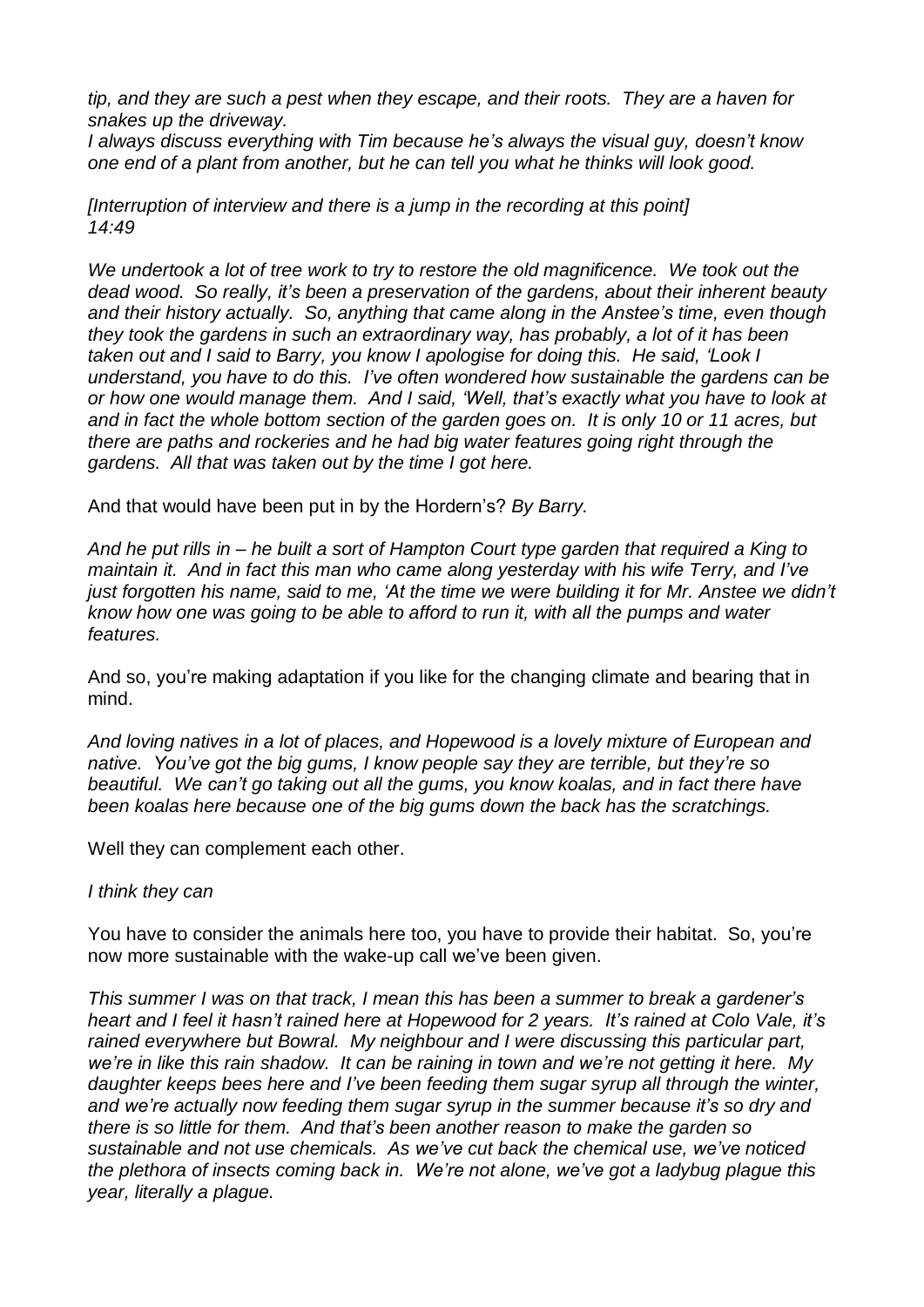I haven't this year, but I have had. Two years ago, they all came down the fire, literally, and I'm not talking one or two, I'm talking hundreds. We'd sit having bets on them going up the wall behind the television. But not the good ones, the bad ones. So, I sympathise with you.

*These are the good ones actually, so maybe lack of chemicals.*

Oh, definitely.

So, your favourite area of working in the garden would be where, and why? That might bring us to looking at the photos, to talk about individual areas that you've particularly identified with, or named or enjoy working in that have become special to you.

*I need a map. I may have a copy of a new one, which a dear friend Suma is watercolouring to make pretty. He's an artist and he's water-colouring it.*

I'd love to say that there is one area that is special to work in and I think that this has been *a year that defies description. You just try to keep things alive as best you can everywhere, and with the water, we run out of bore water.*

#### *[Interruption of interview at 20:33]*

I've got an exciting project or idea that I want to do and so as I was saying, this season *has just been one that breaks any gardener's heart and ambitiously or stupidly, I decided that beer hops would make a lovely cover and look beautiful for brides down a walk that the Anstees had planted roses on, but there was too much shade and the roses just didn't flower. I used to call it the 'possum sushi train' and the possums would jump along each pillar and eat the roses. So, we got rid of the roses I planted the hops and we kept them going for 3 years. But this year I had to ration the water, they're so water-hungry and I hadn't realised. So only last week I went down with Roundup and I got rid of the hops. So, I'm thinking clematis Montana, it's half sun half shade and I'm thinking that will give a beautiful look. There are 13 pillars, 26 pillars, so it will look lovely, that's what I'm hoping. One's always dreaming in the garden and dreaming how it will look.*

OK, that sounds absolutely wonderful.

*That's just one area. There's something going on in all the areas. You know, I planted lawns on an old croquet lawn here at no. 10 on the map. I planted the croquet lawn, brought that back to lawn at the beginning of this spring, but that fell by the wayside with water rationing I had to say, 'I'm going to let you die. Even though we're on a bore it doesn't pump fast enough. We're putting in a bigger pump, but you have to wait.*

It's trial and error to a certain extent, and you have to go with what you're dealt.

*Yes.*

OK, and have you preserved any historic areas for the sake of history, that were here?

*The only historic areas of the garden are the big trees.*

Oh, so the Pavilion? I've not been to the Pavilion?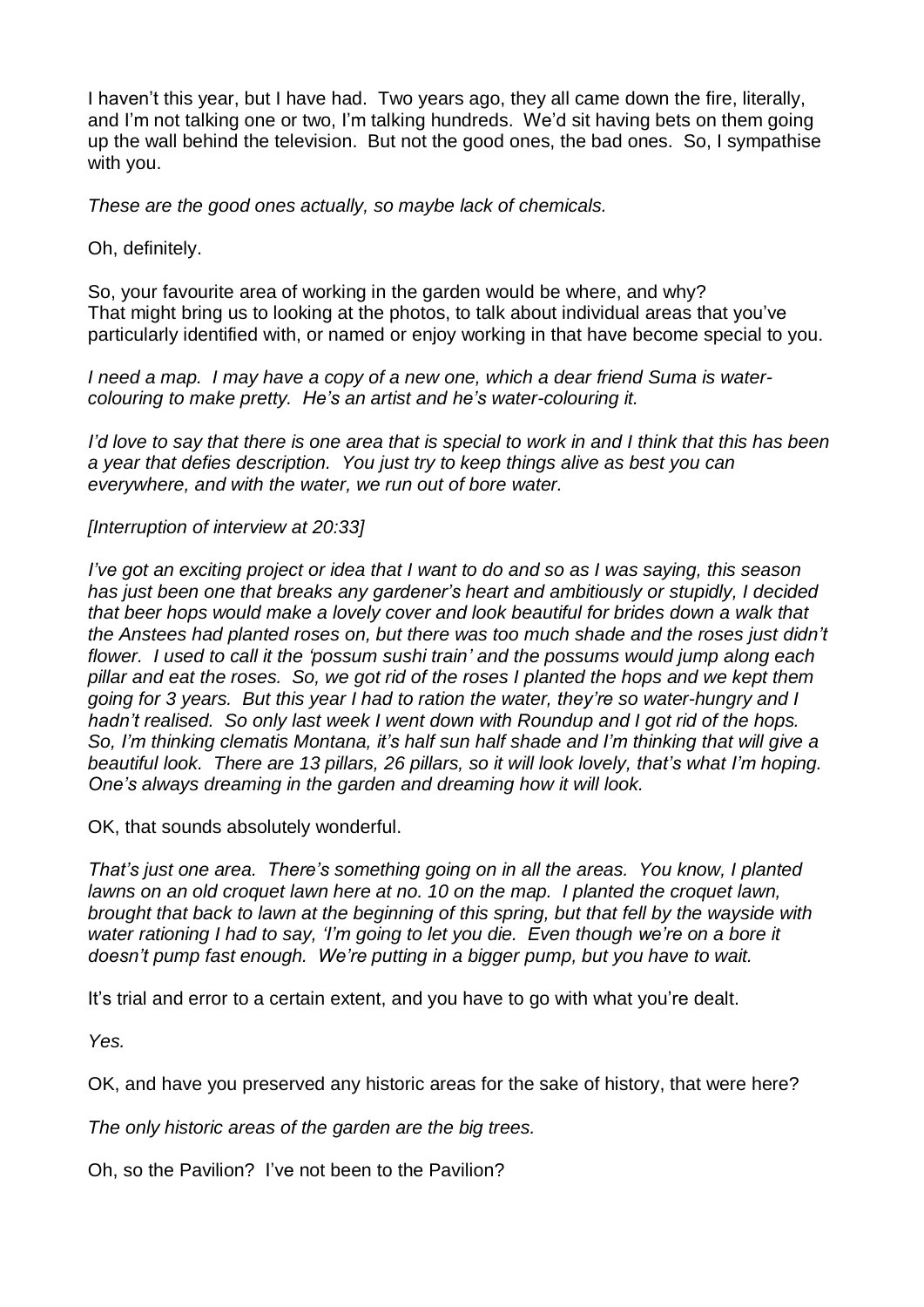*There are no historic plantings around there. There's no old trees around there, which is very sad and all the trees in the orchard have gone, no fruit trees left and that's become parkland between the back of the house and the wedding lawn area.* 

So really, it is just the old trees, and there are a lot of old eucalypts here as you drive up *the driveway and old conifers around the house, these two old conifers here. As you get in here there are beautiful oaks and linden trees that would have to be at least 100 years old and down here there are some lovely old maples that would have to be 100 years old.*  Very sadly one has died this year, and of all the trees to die, I just didn't see it dying.

Almost overnight?

Yes, I went out and it was half dead and I spoke to the Arborist and he said, 'Look, don't *take it out, it might come back come Spring. Don't cut it back it'll stress it too much'.*

Yes, we will match those areas with some photos.

So, do you have any plans to retain the heritage?

Yes, I'll just take you back to this photo. I like to think it is probably when the house was *built. I would say the house had been not long built and someone who worked for me, a girl called Ella Taviano, found it on Facebook as she was going through the archives, and I thought' 'How lovely, a young girl to be going through the archives and she found that and sent it to me. It was before they put the verandahs on Hopewood and it was before, and I've got a few more that I'm going to dig up. The trees were very small and are now towering, these very big trees. To me, the clothes, it doesn't look so much like Lebbeus Hordern's time, more the Osbornes. I wrote to Moana Throsby, who's married to Paddy Throsby, because it was an Osborne-Throsby house, to see if there was any chance she could recognise a forebear, but she said No.*

*This was when the house had a brick face and the lovely old shutters. Tim feels they rather ruined Hopewood putting the big porte cochere on and the big verandah, from the beautiful simple Victorian house it was.*

*Well, not that simple, but the shutters are rather lovely.*

OK, well, before we conclude, are there any things about your gardening experience that I haven't talked to you about, that you might feel it's necessary to add?

*Sorry, you were asking me about the history, and keeping the history, and I think that's probably the most important thing and not cutting down trees and I was even wondering about taking borders off the end of the house because they're not good for the house anyway. It's just about how much can one tackle at one time and because there's so much disruption to the garden ripping up things, but there are plans afoot to take down more hedging. I'm negotiating with my husband, who looks out and says, 'But I love that laurel hedge'. And I say, 'No, you don't, you actually don't. You're used to seeing it there. Imagine a row of oak-leaf hydrangeas instead, which are actually behind it. So, what's happened is, we've got layers and layers of things that were planted in the Anstees' time, and perhaps were not suited. And they've been allowed to grow into each other, and now it's time for a chainsaw.*

Choose your moment.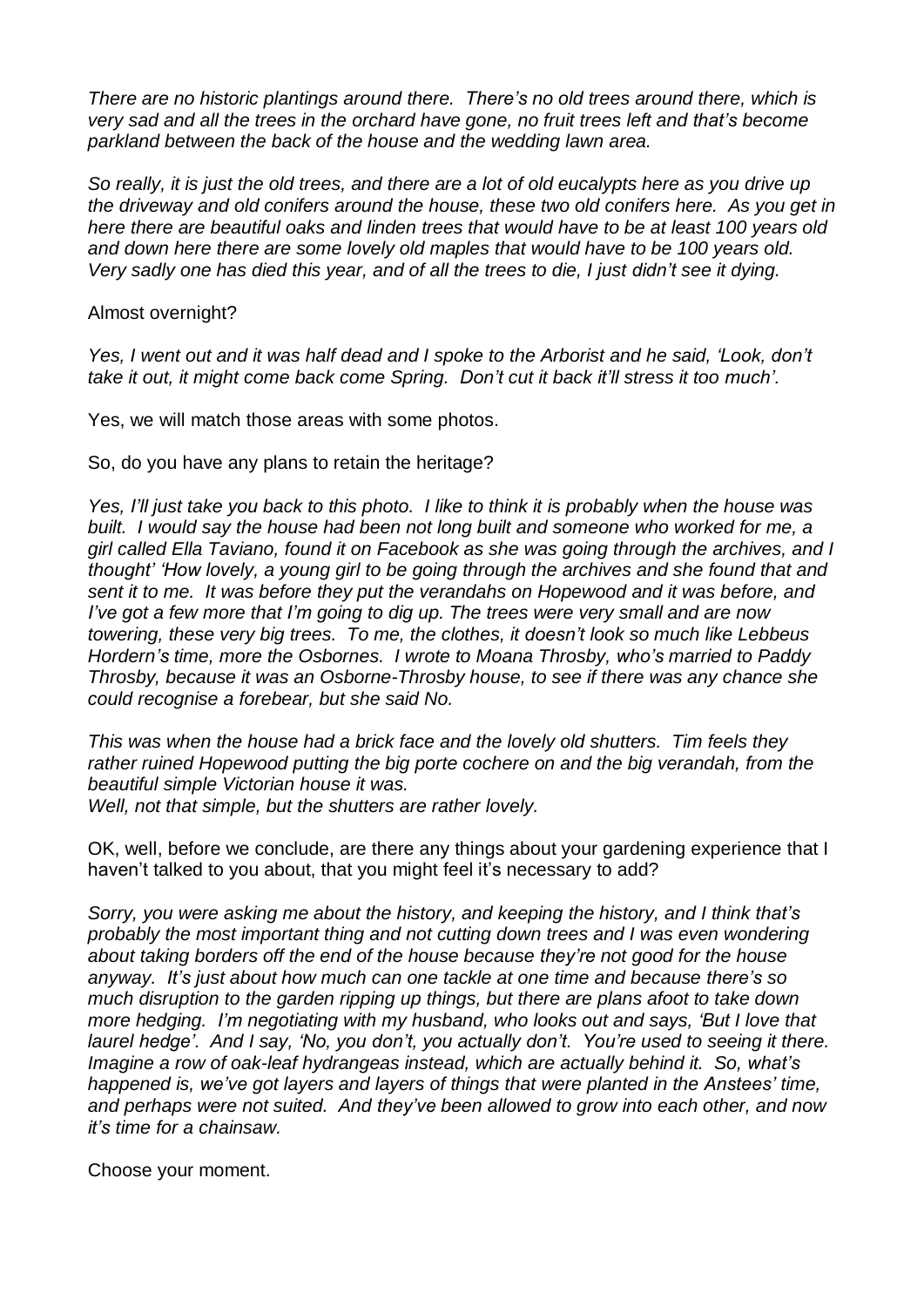*I'm choosing my moment, I said to him, 'It's booked for April, you've got time to think about it and negotiate with me, OK?'*

OK, on behalf of the Australian Garden History Society I'd like to thank you for agreeing to this interview. Wonderful.

*Well, it's been so lovely to meet you.*

And you.

*Formal Interview concludes: 28 minutes 05 seconds*

*28:13*

## **A WALK THROUGH THE GARDENS AT HOPEWOOD WITH JANET STORRIER**

*So, this southern side of the property has these beautiful old trees, that were planted with* great thought, the elm tree, the old oak and the linden and there is a beautiful story, a fable *about a linden and an oak, that I'll give you. It's a European fable and I can't help thinking that they must've known this fable, because they've planted them together. It's such a lovely story about a frog that turns into a prince.*

Oh, OK, I haven't heard that.

*I'll dig it up.*

*This is the laurel hedge that's up for negotiation. I've said I'll keep that, but it's got the oak leaf struggling on the other side and I'm going to, I thought, intersperse oak leaves on the upper level. It just makes sense, doesn't it?*

Absolutely.

*I can now say that you've said so.*

*[difficult to hear the conversation with more than two speaking]*

I'm very partial to oak leafs because they've got 4 seasons and they go that beautiful red, and they don't go like ordinary hydrangeas.

*Like this one, it needs so much trimming and then I'll take it up into there. This can peek up into there. This is like a barrier here.*

And there's a lovely double one you can get. Have you seen that?

So, there's Martha at Welby, she'll be able to tell you. She's a very good gardener and works on a few heritage properties here in a consultation way. She also works at Welby as well with the children.

*And so, a double?*

I know she bought them for Sue Hand and put them in. So when the flower opens it's got two heads. It's quite lovely. And really white.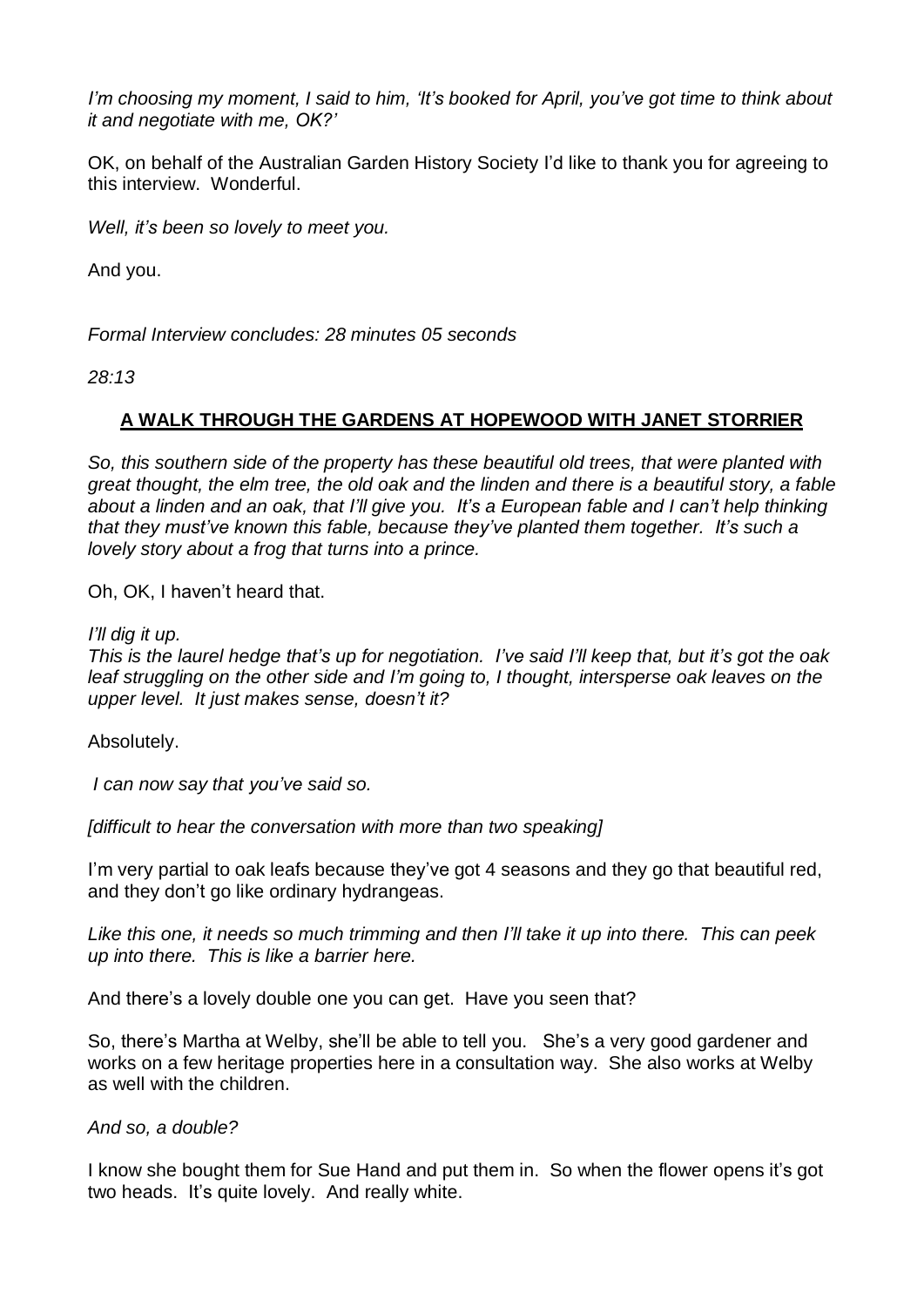*How beautiful.*

And then it goes that green colour, which is gorgeous.

*OK, well what I'll do is intersperse them in between. In between the ordinary ones.*

They might be a little bit lower, and so they might actually fill in.

*And give more interest.*

*I really don't like to monoplant, I like to mix it up a little bit more naturally.*

They'll look gorgeous, and they're low maintenance. They will need water.

*I've got water there, but the laurel takes it all.*

*[recording interrupted at this point]*

*31:37 31:44*

*So, these old conifers, I've got photos which I will dig up, of when they were small and I think it's so interesting that they're still here. They take all the water from the soil, it's so hard to keep the grass going, but they're so lovely. And so, someone really planned this eastern side of the house so beautifully, and in the olden days they would have arrived in the carriageway and then swept around to the verandahs to go into the ballroom and so these plantings were really important. That's why I think Lebbeus probably planted those palm trees.*

They were international type things weren't they? To bring something exotic from a warm climate and plant it in here.

*And he planted one more on that lawn at the same time and they're the only 3 big palms we have here, which is a shame because we love them. I was talking to someone about making a brace for that one, but I had someone here recently who said he doesn't think it's necessary, he doesn't think it will fall over. I'm worried it's going to fall over in a wind. These hydrangeas aperfica, for years I've been telling people it's a viburnum.*

No, it's an evergreen.

*Well, it does lose its leaves but it's really tough and it doesn't lose all of them.*

Has Les seen them?

*No, Les hasn't been here yet.*

He'll take cuttings for you for that.

*I have, they grow so well. I said to him to take any cuttings. Here are some cuttings.*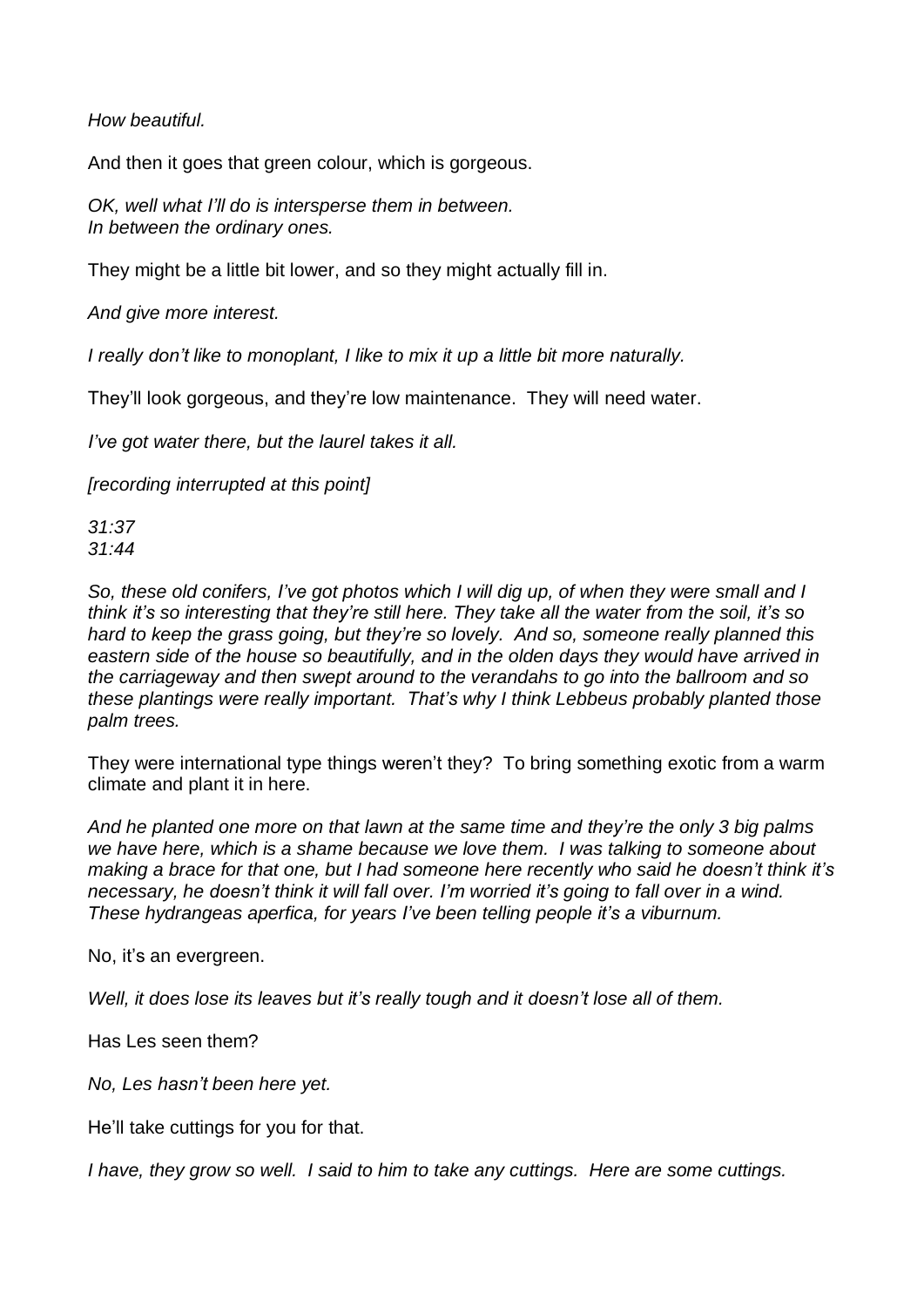*I love the peniculatas as well. They're very slow this year in this garden, why do you think that would be?*

I don't know, maybe the heat.

*I've planted a lot of peniculatas, because to me they just go in the garden and they're tough. It's got to be tough for Australian conditions hasn't it? …* And here, I used to tell people it was a rondalecia plant, it looked so much like it and I'd *come from Sydney, but it's a burkwoodii – viburnum burkwoodii. I was thinking this should really come off, but I'm not going to do that, to bring them down a bit.*

Well, they go really well with pruning.

*A hard prune in the Spring after flowering?*

We've had such weird weather – Rick might be able to advise you actually. I'd get Rick out. I'm no expert, you know a hundred times more than I do. We must organise for Rick to come out.

I'll just give you his contact details and you choose to organise whatever, and he'd be more than happy to.

*I don't know what these are.*

Yes, I've got them in the conservatory at home.

*Inside?*

Yes, it's an inside thing. My husband knows.

*It's not a bangalow?*

No, no, it's one of the traveller's palms, but not in the traditional way. I'll ask John, I'll send it to him. He loves palms.

*Yes, so does my husband.*

When we came up here, of course I said, 'You can't bring any palms John, because they're not going to survive'. He persevered and persevered until he got some.

*In the conservatory?*

Yes, and then he puts it out in the rain.

*That goes down into no-man's land. I'm just thinking which way we'll go, probably down into the Fernery?*

OK, here are some of Terry's husband's walls.

[recording interrupted at 37:01]

37:11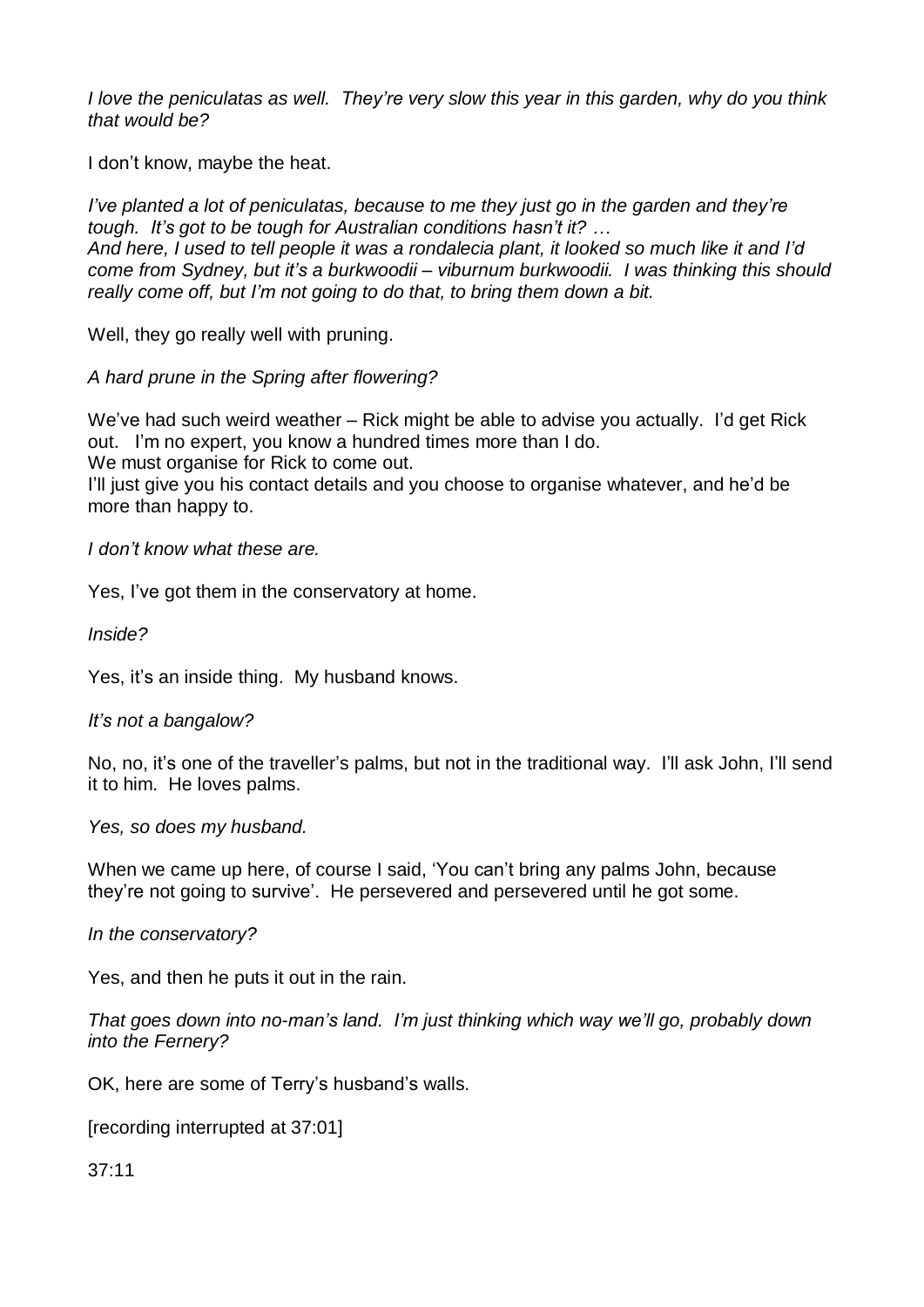This is like a Victorian garden, a sort of 'look at all my plants'.

*I think this is …*

Yes, a crows nest, very hard to grow up here, you've got a camellia.

A beautiful old gum, which actually has a whole lot of rosellas in it in the Spring. I can hear *the little babies up there calling their mother.*

It's like a Victorian fernery, a palm court.

*Well I call it the Fernery and I'm busy ripping out agapanthus. A beautiful old traveller's palm I've got here, and the flowering ginger and I've actually put in blue ginger but it's struggling because I haven't been back down here to water it.*

They're all struggling because of water.

I've got to get in here and fertilise the soil. For some reason the soil is really poor in here, *and no matter how much fertiliser I pump in it ends up looking like this. I've really got to mulch as well.*

And compost?

I just said to the gutter cleaner man, 'Where do you put all your stuff? He said, I deliver so *much to Bowral Sand and Soil, and they don't pay me, would you like some?' I said, 'Would I like some?' So, he's going to drop some off every week.*

Even the old-fashioned way, where you used to dig a hole and put it in, and let the worms find out where it is.

*You mean throw it on there?*

Well, dig the hole and fill it up, and cover it so you don't get flies on it, and see if it starts to build up. Because I think it needs compost.

*Oh, definitely, just a bit of organic life doesn't do it, does it?*

No, because it won't hold the water.

*That's exactly right. I watered down here a week ago and it just looks like I haven't been down here.*

Oh, this looks very exotic.

*Yes, tree ferns. We've lost so many tree ferns this year, in the outer parts where I just can't water.*

*Which is it?*

I thought that little camellia there, it's so beautiful.

*A beautiful red flower. I've got photos.*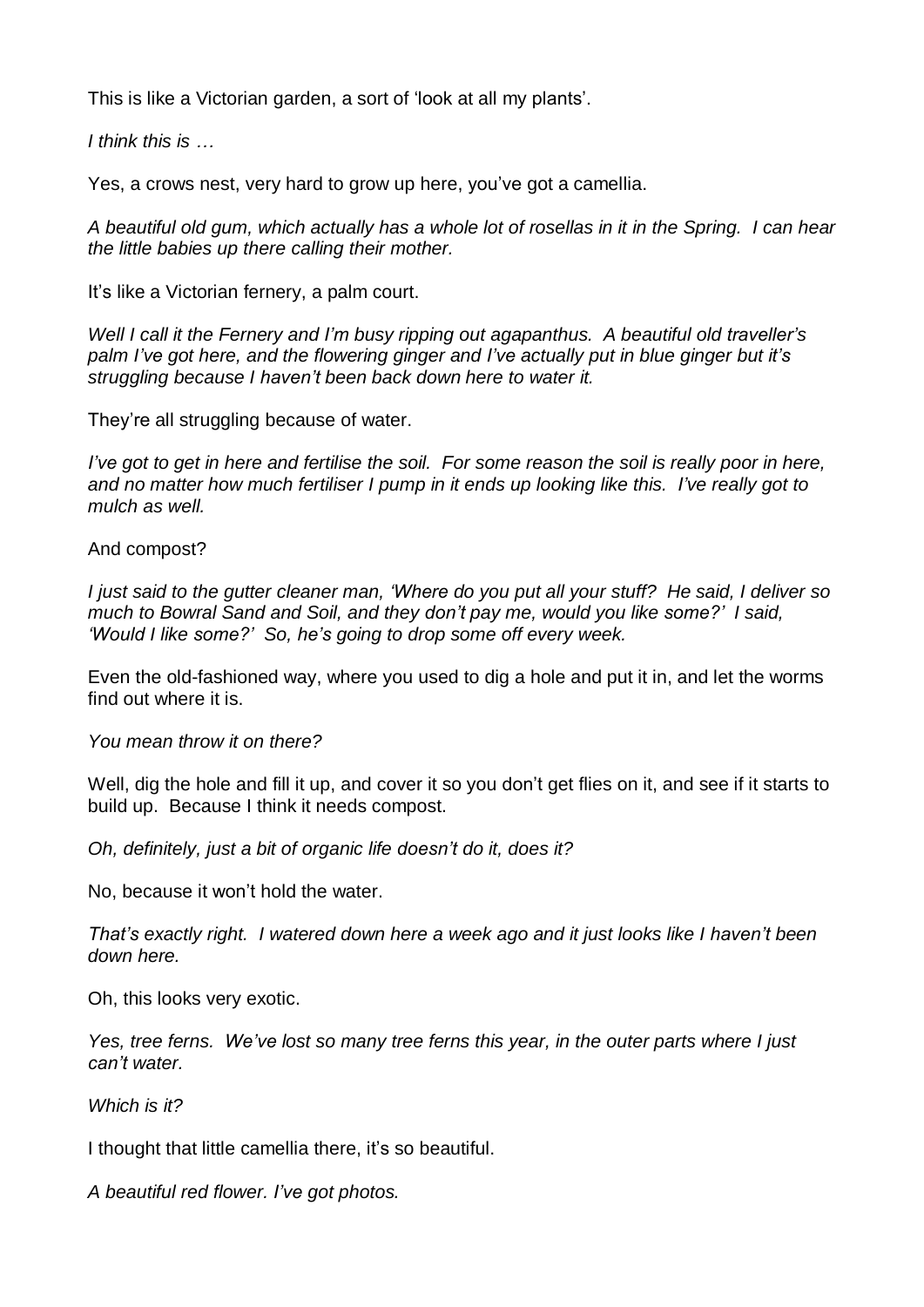It's a beautiful old tree.

*And a beautiful old quince behind there, it's struggling.*

Probably not getting enough sun?

*When we cut that hedge down we'll see.*

What kind of vine is that?

I put that in. It is, it's like a Boston ivy. I took it off the Pavilion building. I just wanted to *cover the ugly fireplace. It's some sort of Boston ivy, a different cultivar.*

It's a real micro-climate isn't it?

It is, in fact I put rondalecias in here that I don't think would grow elsewhere. I've lost a lot in here, but I've just divided up the birds of paradise and they seem to be happy. I think I'll *move the azaleas out of here and sort of carry on more with the fernery thing.*

Yes, beautiful.

*There's my rondalecia plant, struggling a bit. And there's this beautiful old walnut.*

*That stone is of some significance and I have no idea.*

It's got a hole in it.

*What does that mean? You're welcome to walk in to it.*

I don't know, I was wondering if there was a piece…

*I'm always wondering if I'm going to meet a snake in here.*

I wonder if they were on top of each other and they've fallen.

*Actually, you're quite right. That was on top of that. I think you're right. I'm wondering if it's got a hollow underneath it. When Hunter's here, who is my incredibly …* Oh, look, here we go, it's got Aboriginal carvings. *Seriously? Are you being serious?*

Yes, you can see the pattern. There.

*Oh, my God.*

*[recording interrupted at 42:12]*

*42:15*

These are blackbutts, similar to the two I have on my nature strip. They're shedding their bark early because of the drought. Look at the height, they're stunning.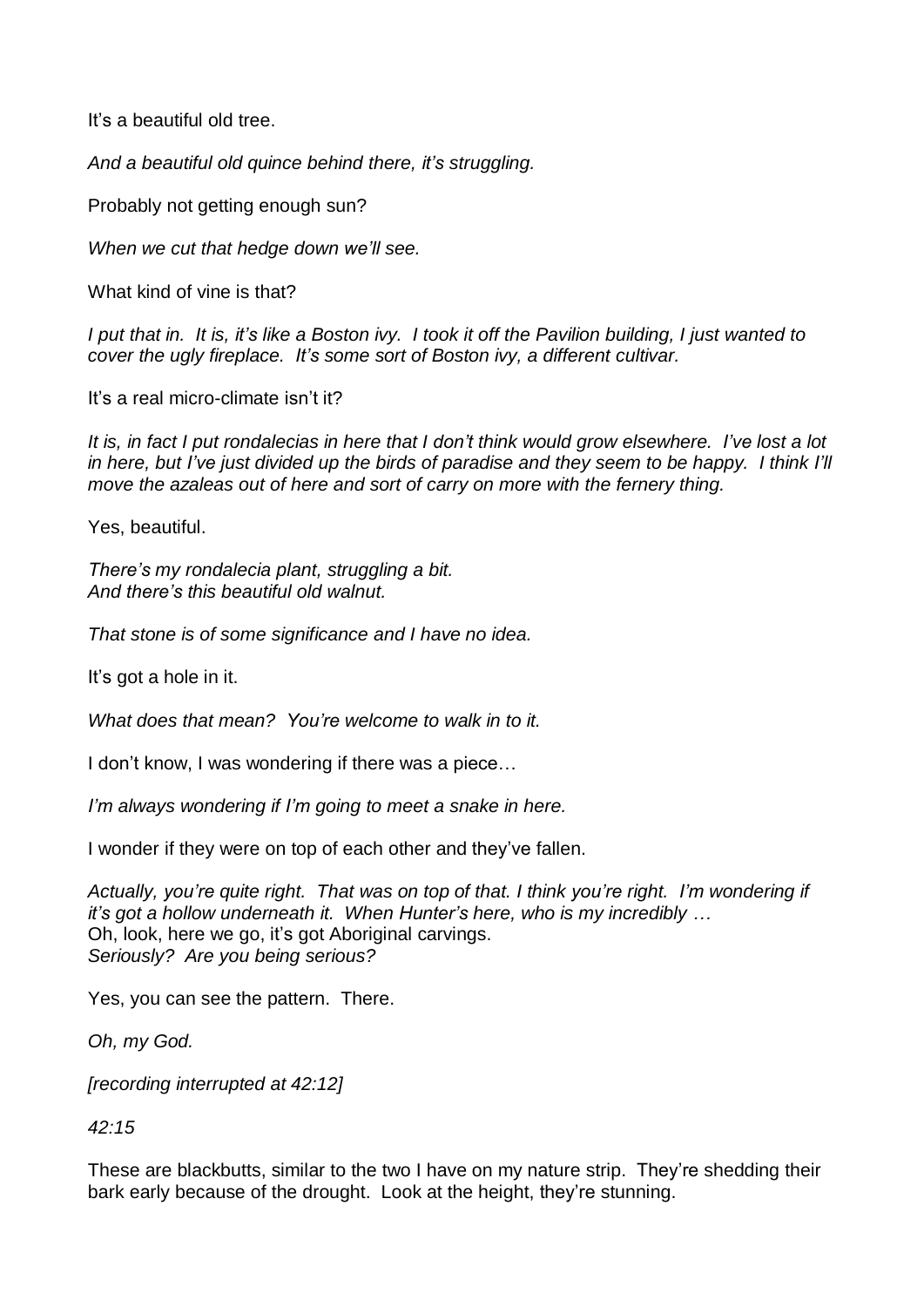*There are some beautiful old eucalypts down through here.*

Do you know anything about this hedge?

They refer to it as the old windbreak of the property, the conifers, and this is where the two *are growing into one another. So that was the orchard on the other side of it. And in fact this is all that remains of the orchard, those poor old mulberry trees struggling there and* I've added the modern day orchard. We've got the Fuji, I put in 2 Fuji which do fruit, and a *persimmon. I can't think of the other one.*

*A euonymous was another old-fashioned tree that they used to plant wasn't it?*

They usually kept it as a hedge didn't they?

*Did they? Cause that's just there like that, I'm wondering if there were more? Why this was planted here as a windbreak, I don't know because the prevailing wind is actually from there, north. I mean we occasionally get a norwester don't we?*

It's right at the top of the hill, so I'm wondering if it was a focal point for coming home in the dark watching out for the tree line across the top of the hill?

*How clever of you. Because if we look down there, there is a most beautiful view down.* And so, in the old days when you didn't have street lighting and all the rest in those days. It's dark and you're looking for silhouettes in the sky to direct you home. I know that's why farmers always have a big tree that you can see from anywhere where you are. It might be something like that.

*If we walk over here you can see more of the beautiful old trees.*

I'm only guessing, I'm making it up.

*It sounds incredibly plausible.*

*[a section of the recording is not transcribed]*

*These gums would not have been nearly as big would they?*

So, this would have been something different in the landscape. I don't know, just a thought.

*So, these are the brick piers that that man built for when I'll do the clematis. It's such a mess down here, as we get further away from the house, it's a maintenance question. Before a wedding we've got to go through and tidy all this up. That's only happened since yesterday all that bark. That's the gum tree that I think the koalas had scratchings on, I'll just show you.*

*It was on here, but it's peeled off. I took a photo of the koala scratchings, you know they ask you to report them. I sent it into the Council but this was a few years ago. Would that just shed off with the bark? It could.*

*It doesn't look very well inside does it?*

*So many of the gums here, we shouldn't be standing on them, and we lost a massive one down there and they're still coming to cut it up. But there were these beautiful old gums.*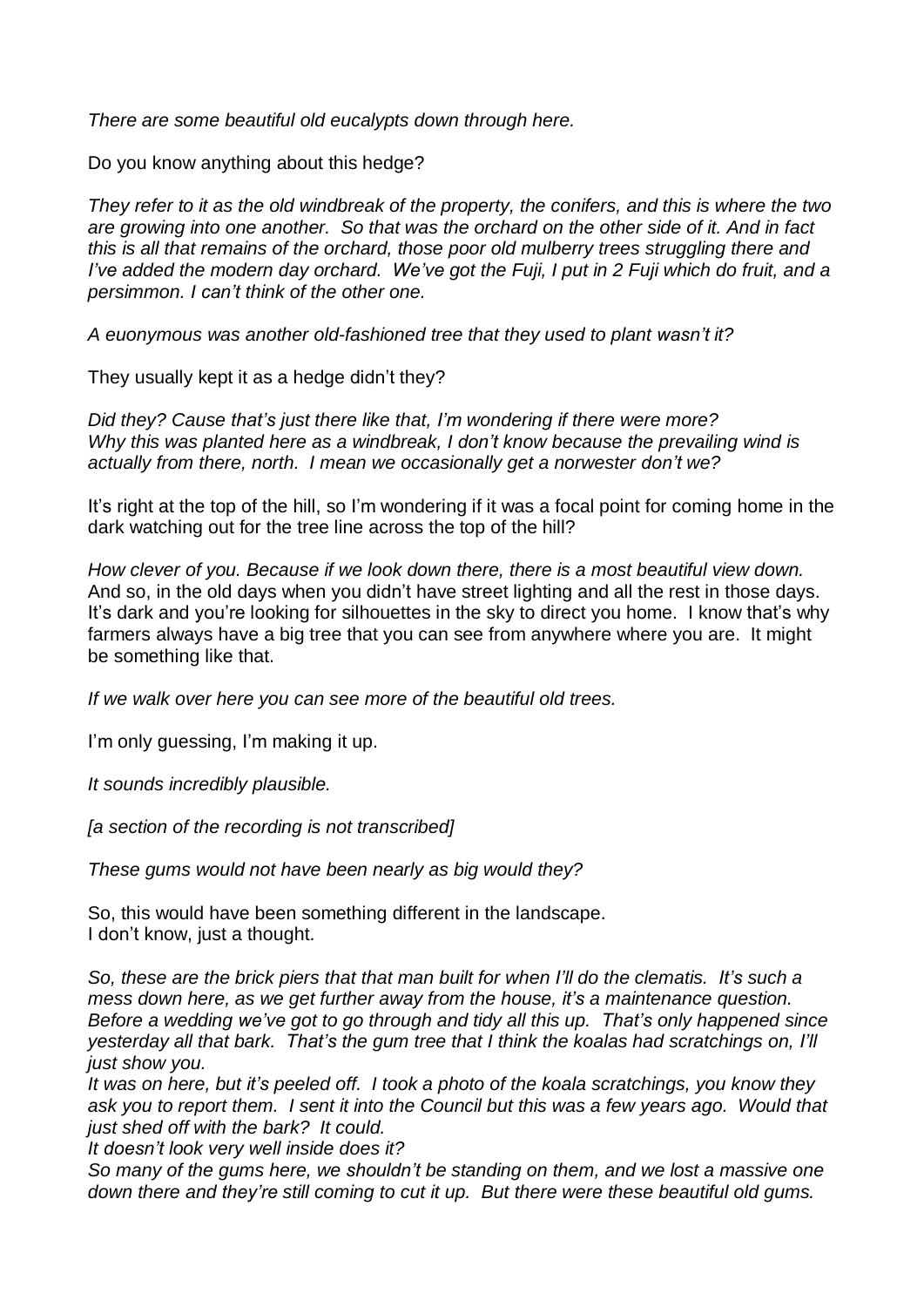How many acres have you got here?

*10 or 11.*

Beautiful, gosh, there's an awful lot of garden here, isn't there.

*I've actually just come through with Roundup which I do when it gets out of hand and then in the Autumn I'll improve the soil and work out what we'll do. I had this as a vegetable garden in a good season, but it's just where you can divert your resources really.*

Well you are just going to have to wait until the drought passes, you can't do everything.

*That's exactly right. Actually, I was just looking, it looks like we've lost all those silver birches there.*

Well, not necessarily, they'll lose all their leaves and then get new buds. That's what mine did. I've only got three, and they're babies, but I thought Oh, they're dying. I think anything that's deciduous is dropping it's leaves. We'll have to wait until next Spring to see what happens.

*All through there, all the tree ferns died. Such a shame, and old tree ferns.*

They're hardy, I wouldn't remove them.

*I won't pull anything out, I'll wait until Spring.*

*And this conifer hedge, the Leylandi, was put round by the Anstees and in a way it sort of hides the lovely vistas. It's such a shame as there is such a pretty view through there, but anyway.*

*To take them out now would be such a …*

Isn't it surprising that they've all survived?

*I know, I actually wouldn't mind if some died.*

They're probably overplanted. Just listen to it all, that's what's so lovely.

This sign, 'Water and Children Don't Mix'?

*The previous owners put that there because there are ponds and things down there.*

What type of catmint is that?

*That's Six Hill's Giant and that's your Perovskia again. I just pulled out all the roses here. I go 'Life's too short, you know, we're going to lose them next. I love Perovskia, and I'm just going with more of what works and that's what this garden is becoming.*

Have you been to Lambley?

*He's got his dry garden hasn't he? And has had for years?*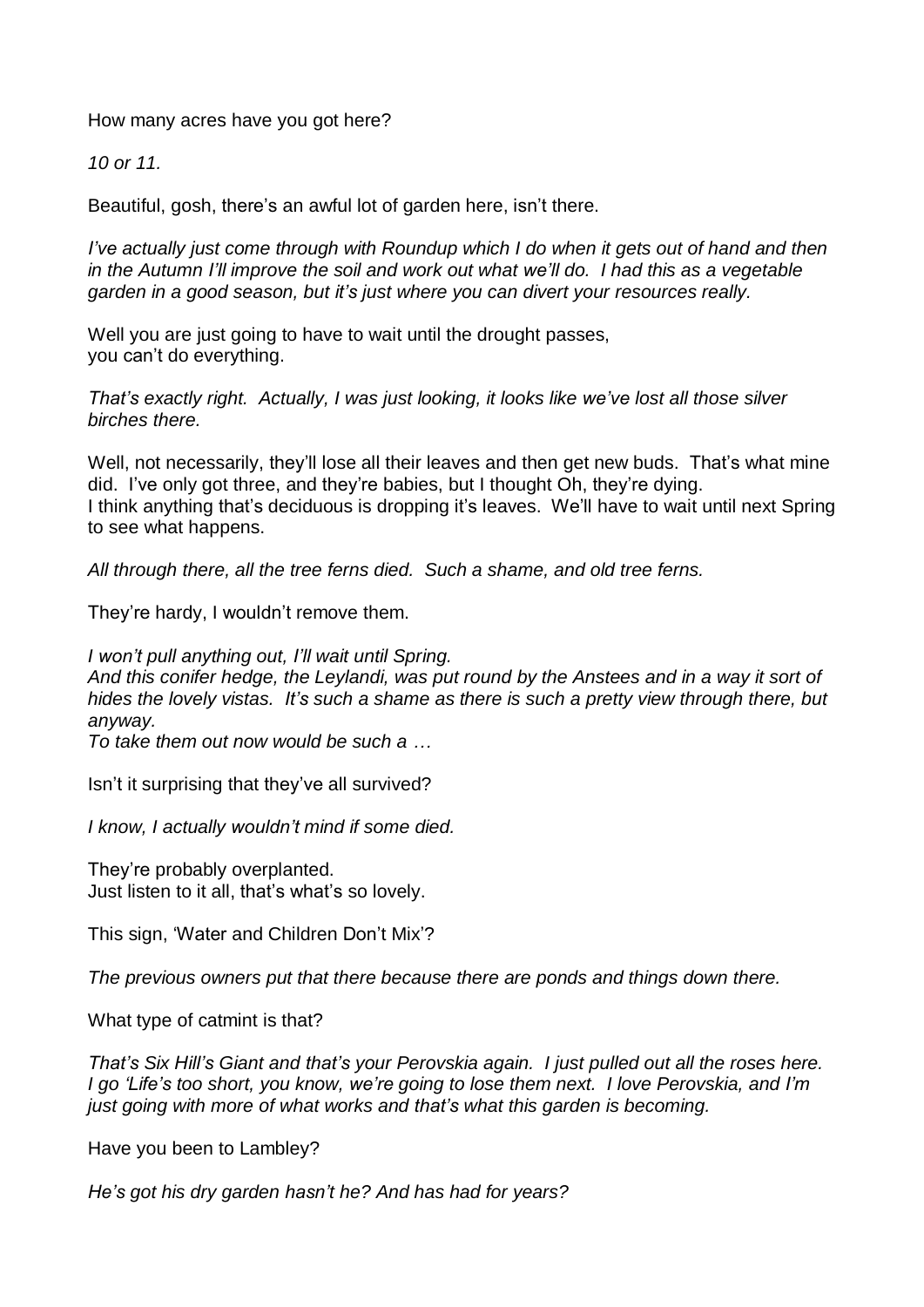Yes, and I just love his plants, they always work, and I'm growing more of his dry garden stuff.

Well, I'm going to put it in here. So, this was buxus hedges in all sorts of um, and it was *sacrilegious to pull them out, but the amount of time we spent here hedging. I'm putting in native grasses and I'm experimenting. Too much catmint, but I thought I'd carry on with what works in here.*

It takes over, and I know at Oldbury with Ian Carroll, I said to him once, 'How do you have your catmint looking so great all the time?' My 6 are a giant mess. He said I just cut the tops off this side, this couple of months, three months, then I cut that side off the next couple of months and that way you've always got new growth.

#### *Doesn't it look funny?*

No, I've never noticed. That was Ian Carroll, Head Gardener at Oldbury. He said, we have people coming in all the time, so it's got to look good all the time. So that was the trick, and I've been doing that, and you don't really notice, because you're seeing the flower.

I've always cut that whole walk of it down there, and it flops on me, so thank you for that.

And there's a new dwarf one now too, which I think is better.

*A dwarf Six Hill?*

No, a dwarf Nepeta.

*I haven't planted anything, and then I haven't put anything else in, and I'll think 'Oh, you'll do'. The bees love it.*

There is this dwarf one, and it doesn't over-spread, it keeps a basal clump tighter to the ground, so have a little look, it's rather lovely. I don't mind the old Nepeta, because of the bees.

*Oh, the bees love it.* 

Did you get any honey this year?

*No.*

We haven't. I said to John, 'We haven't extracted any honey'. We don't want to.

*Well we're feeding ours sugar syrup. I love that plant, I've planted it and had to pull it out, the Neulanvecchia. It's such a great plant, for just covering things and the birds love it.*

Just cascading.

*This perennial border was sort of a perennial border – I came with a lot of cuttings, over time we've added to it hoping for a lush perennial border, maybe next year.*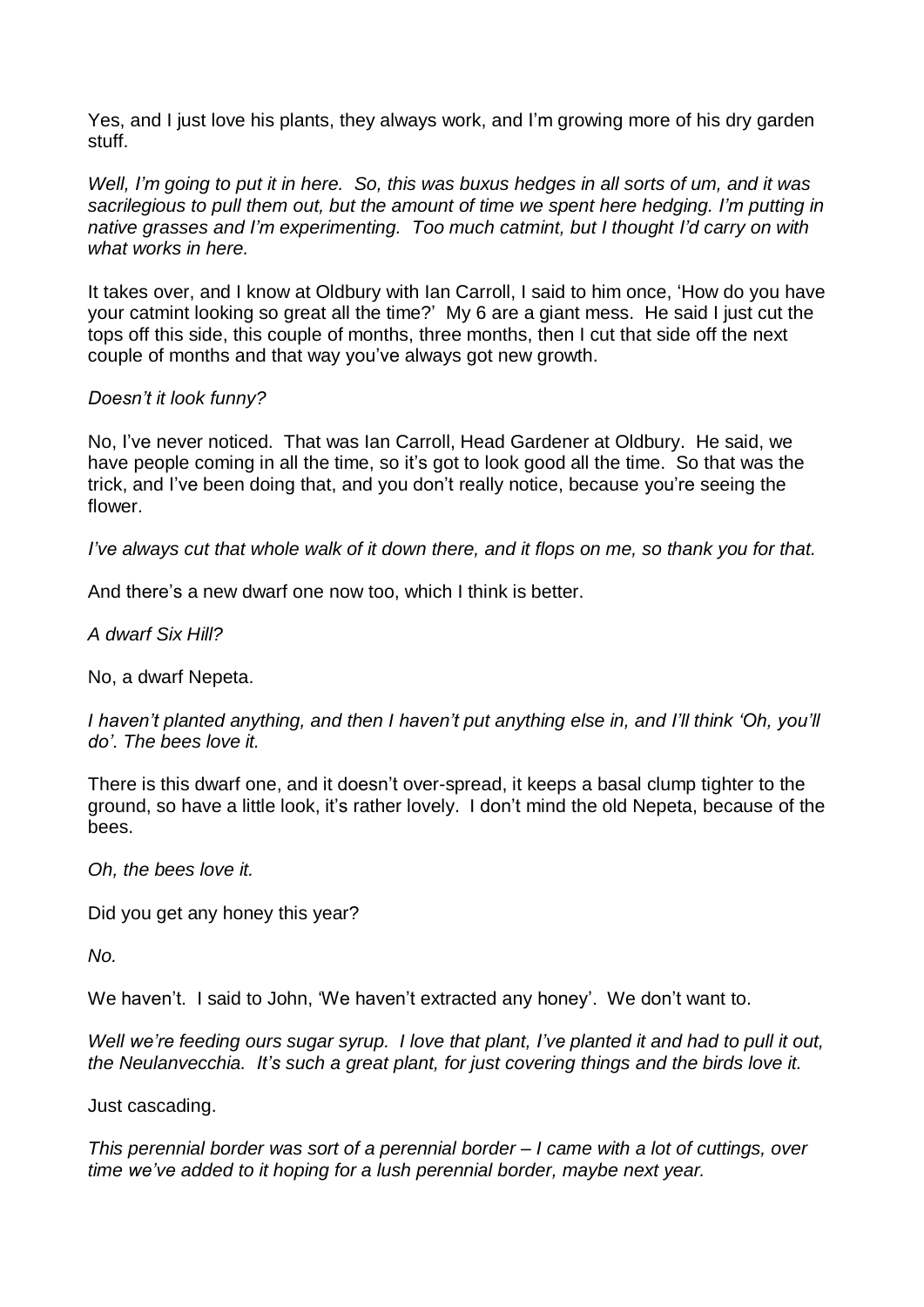It's keeping its shape and its colour under terrible conditions. Look at the hydrangeas.

*I inherited the hydrangeas and I don't know whether it's crazy to have them. They're pretty tough, if you get out late on a hot day and water them late I think they're OK.*

Sometimes you think they're dead, then they get a bit of shade and they just come back. I cut mine right down to the ground and tried to leave a couple with the two little nodes that will keep them, and it's only taken a fortnight and I've got the green coming again. I won't get a full plant, they're not dead and they'll get through the season.

Look at these.

*Aren't they beautiful, the concave paths, I love it, the pockmarks. This was the orchard and I just think let it go back to parkland.*

I think that's a very wise decision. To me it's the architecture in the landscape, that's really talking to each other.

*I really wonder about the Maze. You want the parkland.*

Can I just ask you too, because I value your opinion, that tree trunk, I didn't cut it right *down because it makes such a mess and I said to Tim, I'll grow clematis and roses up it.*  I'm 2 years into it and I sort of look at it and think maybe I should've taken it down because *it stops the symmetry of the hydrangeas.*

Rick will probably agree with you, and say leave it there, because he's done exactly the same at Retford Park, but I'm just looking at the line of the hydrangeas and the amount of flowers you've got is incredible, it's beautiful. So, it does take your eye.

*I never used to have much yellow but I work out what's working in the garden, and last year I took out a whole lot of the rudbeckias. This year I found at Moi Dart a giant rudbeckia, have you seen that? Like about this tall?*

I did grow it once and didn't have great luck with it. But you might have, because mine wasn't sunny enough. The snails like it. Throw some coffee around it.

*Does coffee work for snails?* 

Coffee granules, stick them out.

I stick them on gardenias in pots, the coffee grains, they love it.

I'll do that, I've got the granules in there, from all the people who drink coffee, so I'll keep *them for the snails.*

I've got some plants, hostas, they love hostas, but if you stick the grains on, it makes them dehydrated and they actually die of dehydration.

*Yes, well if your heart's doing that.*

*These trees I love. Do you want to head up there? We're just heading up to the conifers in front of the Pavilion.*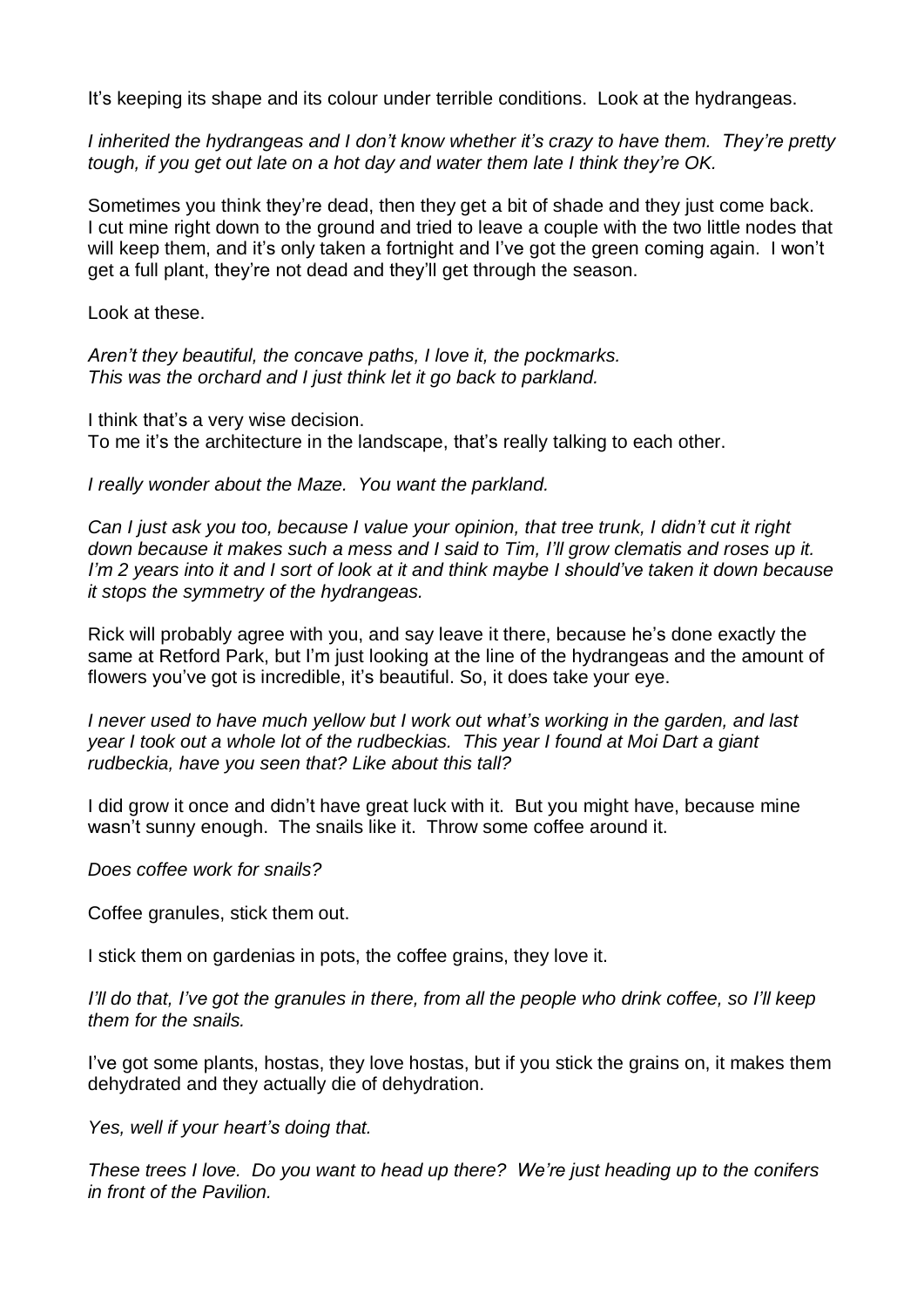How old do you think that tortured willow would be?

*I'm terrible at ageing trees and willows grow very quickly, but that would have to be 60 or 70 years old, don't you think?*

It's on a slope so it doesn't get much water. It's holding up incredibly well. It's an incredible tree isn't it?

*I love the michelia cordatas behind, I've decided they're bombproof, and not invasive in this climate, so they're going all through here.*

I saw them before and thought, that's marvellous.

Well, this was such a mess, this was just a yellow iris that had taken over in here and so *we've decided we just want to feature the trees and bring everything a bit lower but having said that I've planted the hydrangea peniculatas but I thought that, the smokebush, and the hydrangea peniculatas, and the clematis Montana and the perovskia, which found its way here, I didn't invite it.*

Right, it's doing its thing.

*The heucheras I've added to put a bit of colour in.*

Yes, good against 'white brides'.

*Yes, and I love the plum and silver, and I've actually done heucheras and lamb's ears and I thought I'll get that …*

Yes, and if you find that the lamb's ears are too much maintenance, I notice you have one of those grey succulents round there – I'm replacing all my lamb's ears with the grey succulents, because they don't need any maintenance. I have a grey/green one with a burgundy margin. But there is a grey succulent as well.

*It's not Cerastium Snow in Summer?*

No, it's a succulent. I'll give you one.

*Oh, hen and chicken, I love it.*

It would just take off in amongst the burgundy. You know, with the lamb's ear, you have to cut it back because it get's all – I looked at mine the other day and thought, I'm not doing this again because there's too much labour.

*I've put this down the very end actually, and it looks fantastic.*

That's cotoneaster dammeri isn't it? It gets the tiny white flower. I've only got one.

*We've literally just clipped it today, you can see the clippings.*

I went to a garden at Robertson that had it all over, Skye Leckie's garden, she's got them as a hedge.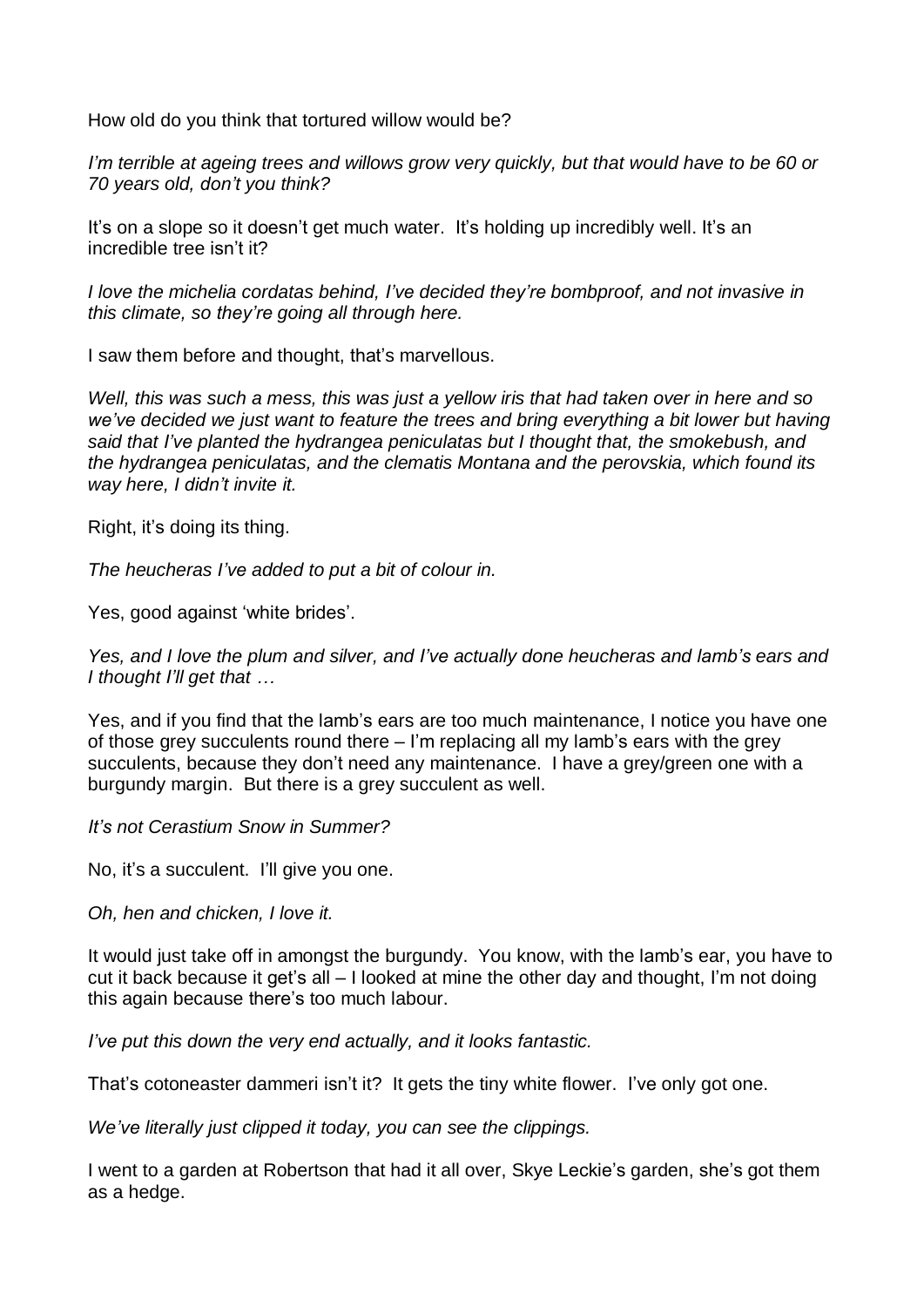*Has she got it? Whenever I go there it's lovely, she doesn't get out in it one bit.*

It's only the Open Gardens visitors that get the benefit, the wanderers who get off a bus for an hour.

It's a very prolific spread isn't it. I hope mine doesn't do that, actually.

*That's spread since we had to cut that tree down, with great sadness, but it was doing this. I thought, with weddings, we can't have it take out the toilet block.*

You could make a nice sculpture with that.

*Tim wanted the whole thing out, so it was a process of negotiation. I thought, no, it shows the history.*

Yes, look at the girth of it.

*Exactly.*

There's one down your end of our street, Lyn, and I keep thinking you could get a sculptor to come and do an owl, or two owls.

*I've seen wonderful faces on them.* I love these trees, a lot of people don't. Bill took out a lot of confers next door, and I know *what he means, they're ratty.*

But they tell the age.

*So, this is Tim's. Tim won the Archibald in 2012 with this sculpture. I'm growing something around the base to make it look better, and his horse will go down that end.*

Fabulous, it'll look beautiful, you've just got to get your plinth.

*Yes, got to get the plinth made.*

It's got to take the weight.

*Exactly.*

*Cockatoos destroyed that Manchurian pear, they've ringbarked it. It's such an unhappy tree and beneath it is a beautiful gravestone to a horse that Tim had. We had it at Bathurst in the orchard, and we had a beautiful warmblood horse that we took in his last years, and he lived out his last years in this orchard, being ridden occasionally, living the life and very sadly, he died, as they all do.*

So, he'd been used for dressage or something?

*Yes, he'd actually been a champion dressage horse, and his owner got offered a huge amount of money to send him to Japan, and being such a horse lover, she said she couldn't do that to him.*